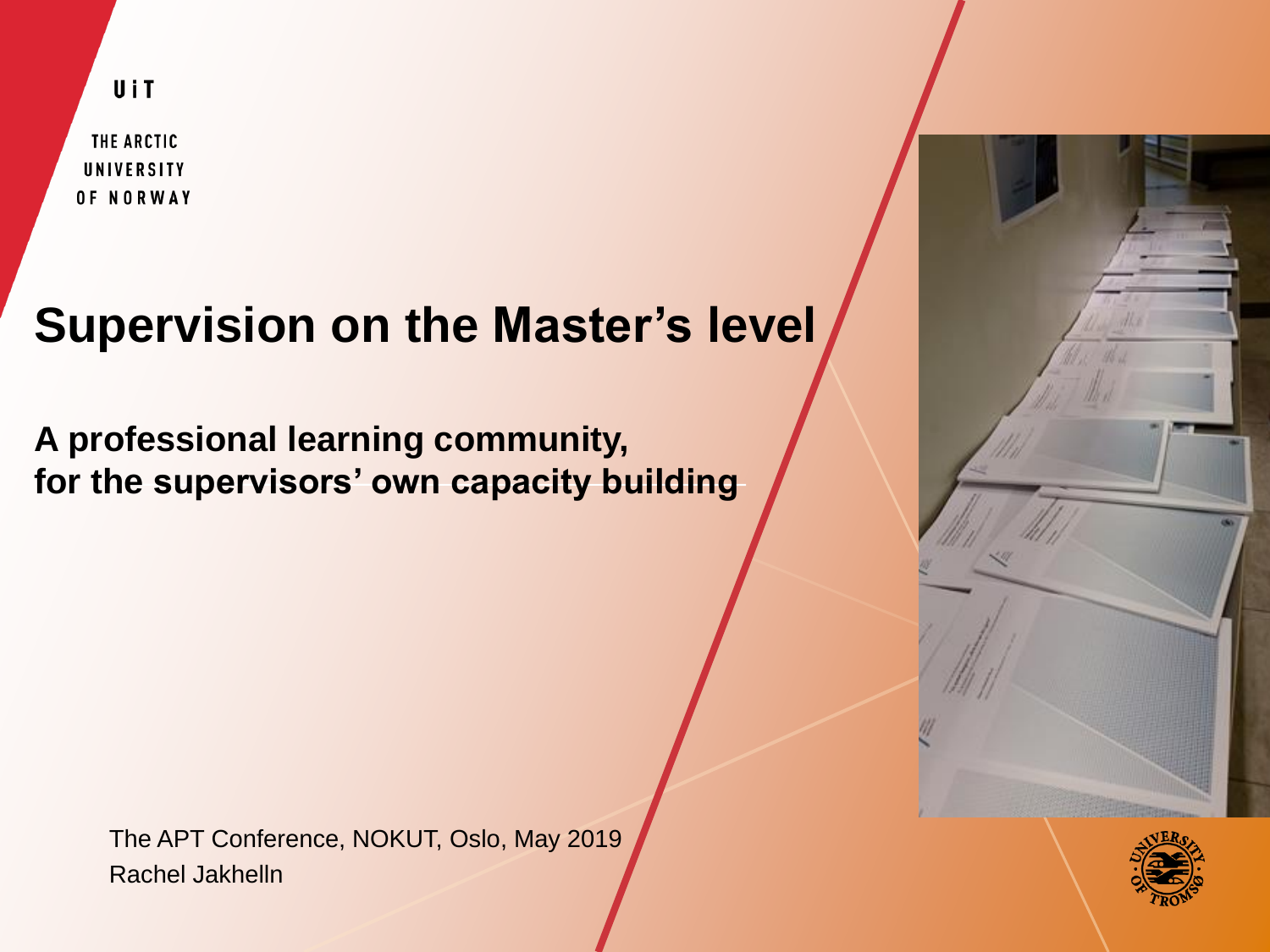### **Capacity building**

- It is not possible to develop a complex education as GLU through individual engagement alone. We do not have a strong fundament for a collective culture in teacher education (Haug, 2013).
- A need for a "pedagogy of teacher education" (Grossman, 2013)
- Design of the supervisors' professional learning community (PLC):
	- Part 1. (Mandatory, autumn)
		- Seminar about the master's theses for supervisors and for supervisors and student teachers. Extern lecturer.
		- Intern seminar about the meaning of R&D for teachers
	- Part 2. (Optional, spring)
		- A professional learning community (PLC) with 4 meetings and a conference in March (ProTed)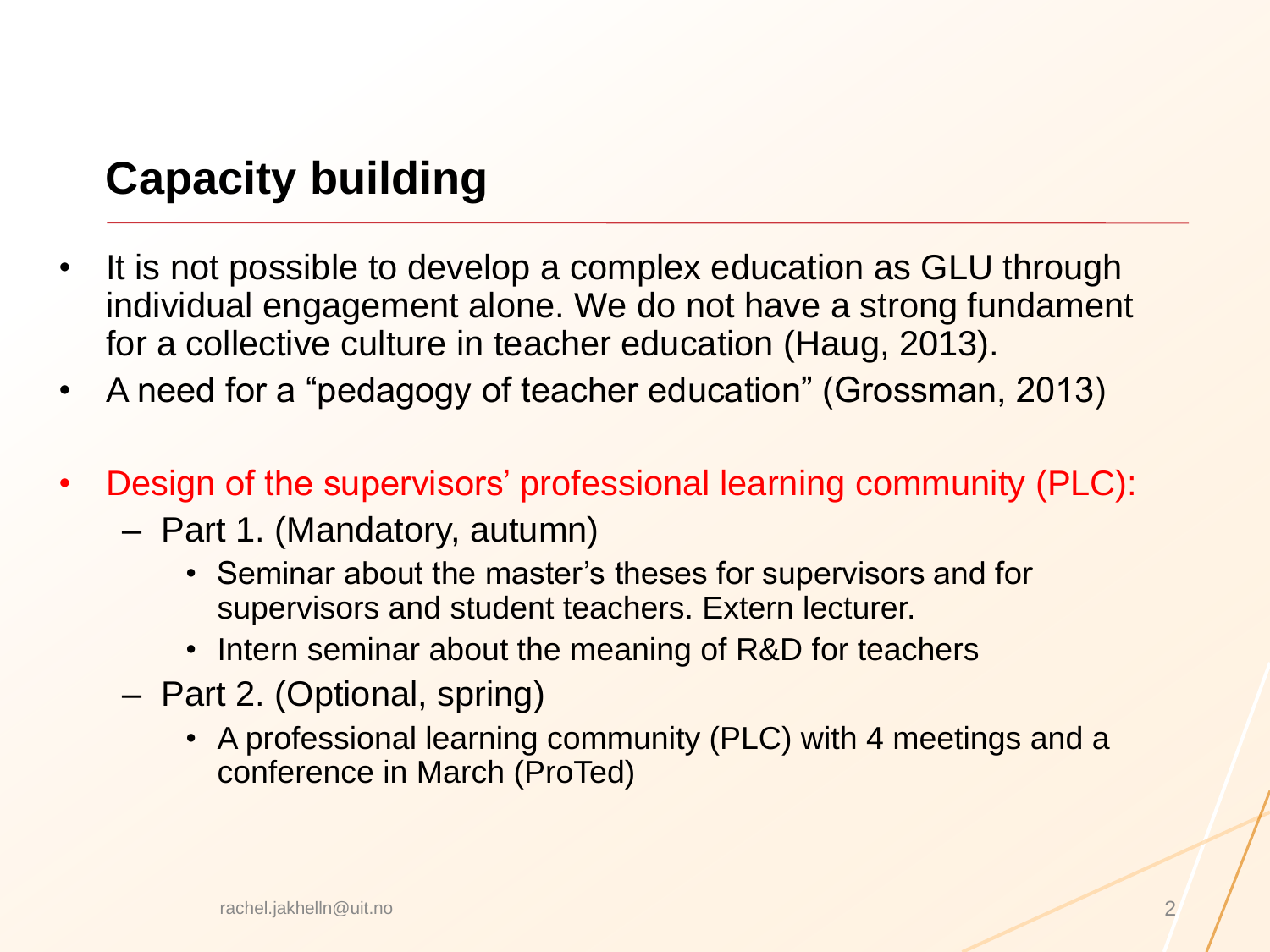### **Professional Learning community**

… a group of people sharing and critically interrogating their practice in an ongoing, reflective, collaborative, inclusive, learningoriented, growth-promoting way operating as a collective enterprise (Stoll mfl. 2006, s. 223).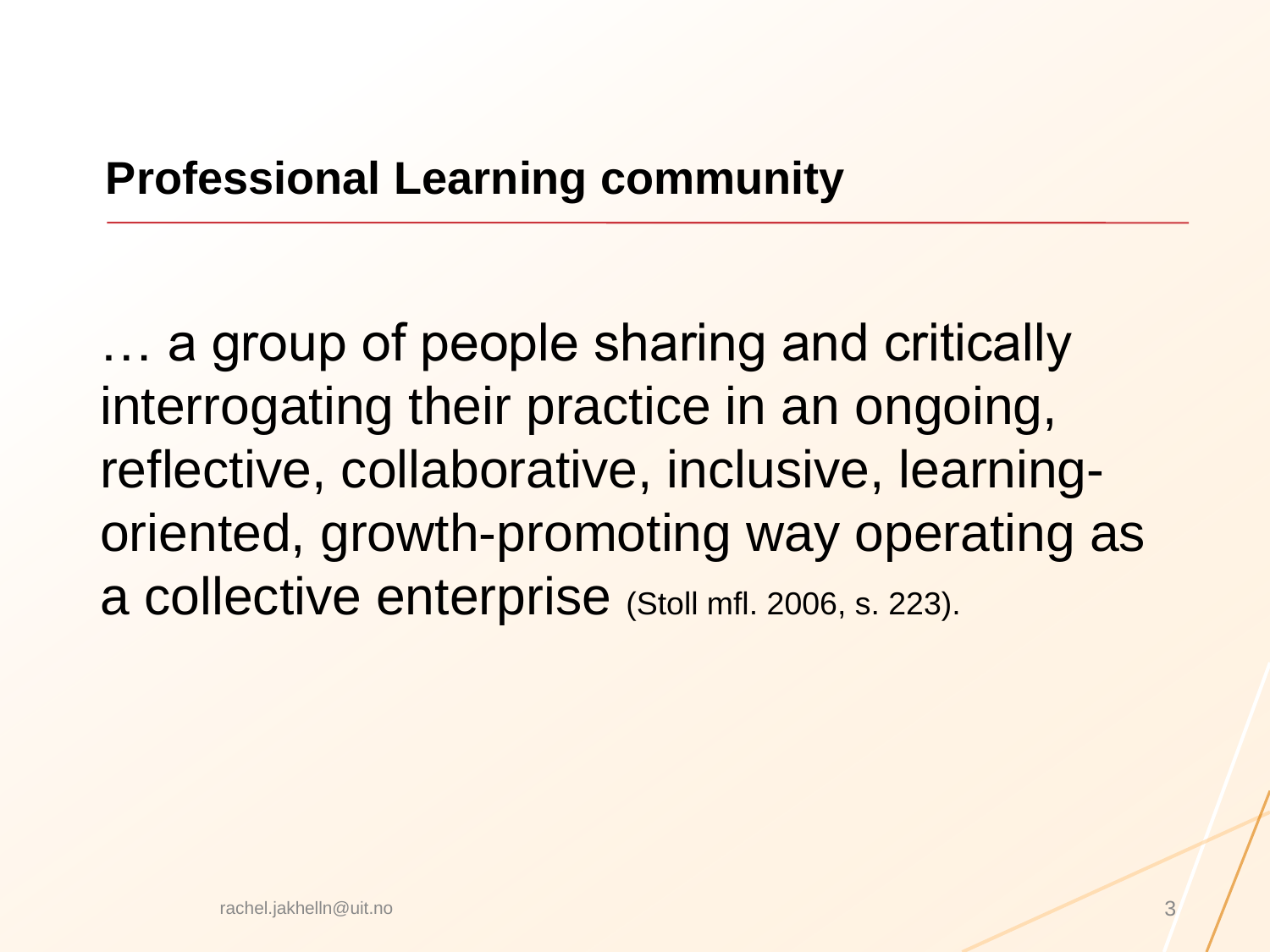### **Guide for the work in our PLC**

- Learning from everyday work (Little, 2002)
	- *Representations of practice*: sharing concrete examples from the supervision
	- *Orientation to practice*: what can be learnt of the participants various supervision experiences
	- *Norms of interaction*, taking part in the meetings, be prepared (reading and writing), contribute (talking and writing)
- Inspiration from action research (Rönnerman 2007; Tiller 2004)
	- To make changes through systematic analyses of practice, to establish a new and better practice
	- Ethnographic microanalysis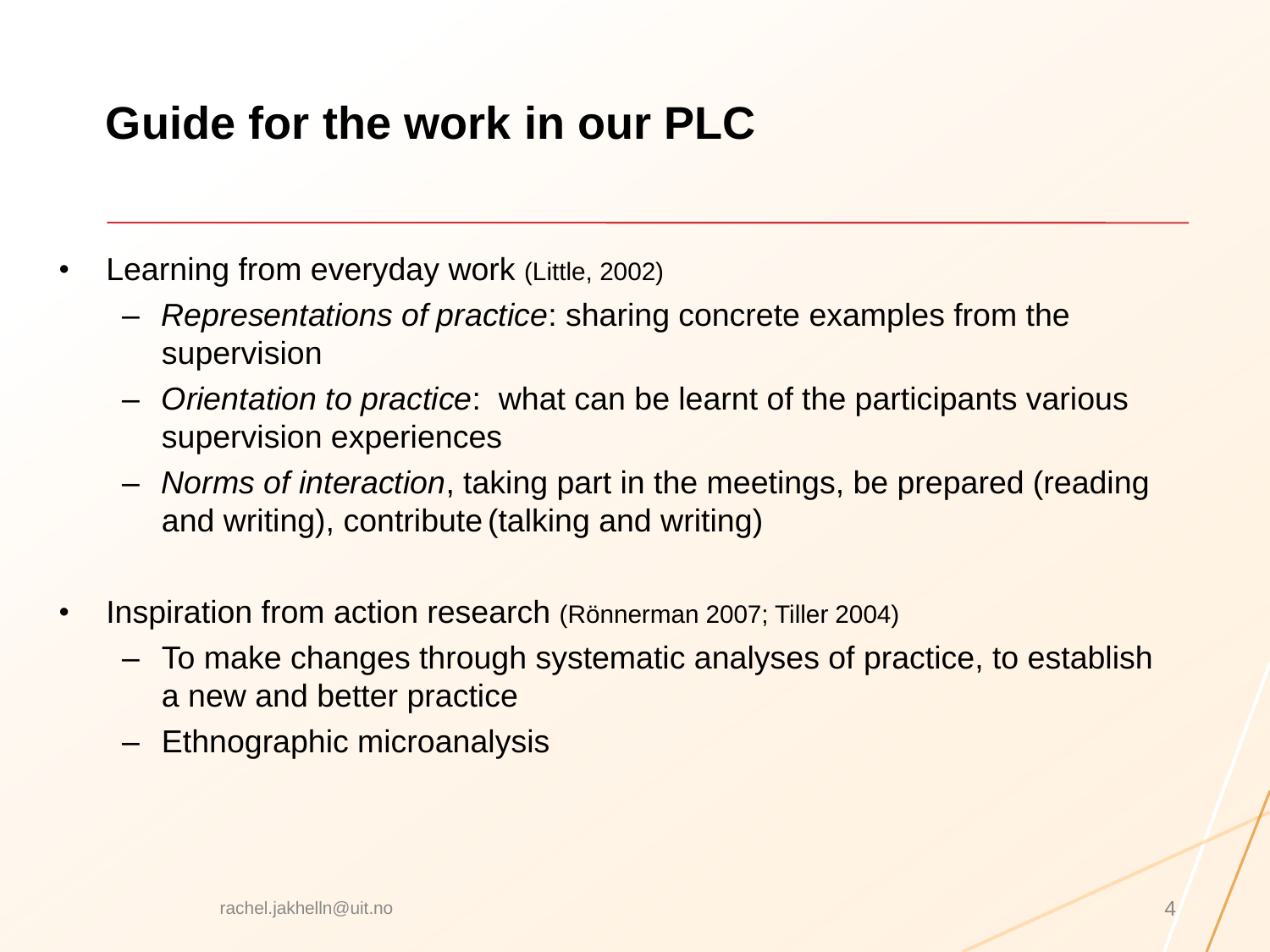## **Tentative agenda (meeting in February)**

- Welcome, short information (10 min)
- Today's challenge: Supervision on method and methodology (and the chapter between the theory and the results)
	- Summing up experiences/challenges in the supervisors' logs (10 min)
	- Discussion based on the summary (20 min)
- What did we learn from the Crotty article? (Crotty, 1998) (20 min )
- Short break (10 min)
- Dialogues based on the participants' cases (30 min)
- Agenda for our next meeting? (5 min)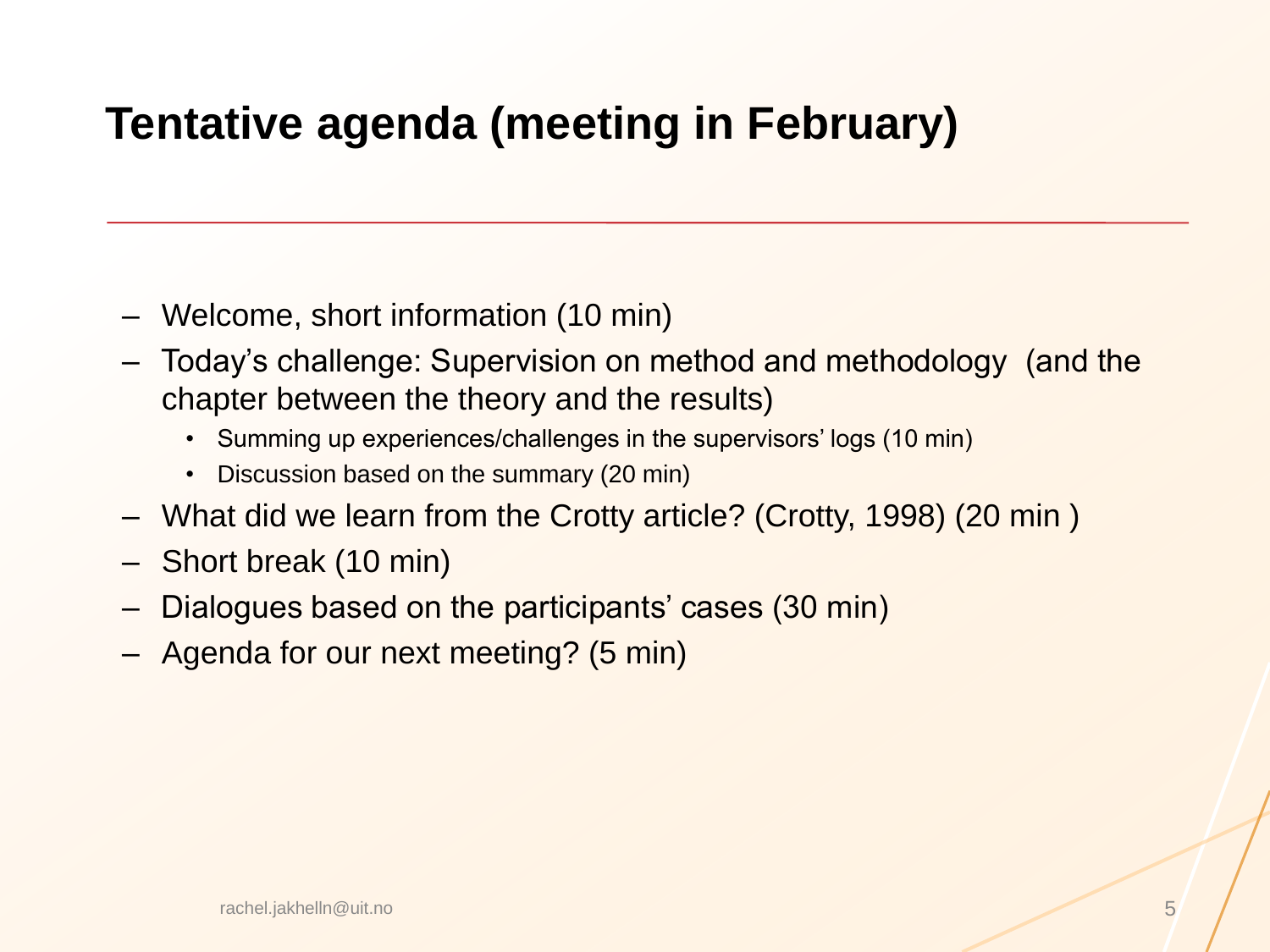### **What have we learnt?**

- Professional uncertainty (Smeby, 2013) can not be a personal affair
- Sharing experiences and understandings in a structured conversation help us to reduce the induvial uncertainty and to use it in the development of «the pedagogy of teacher education» (Grossman 2013).
- Crossing the traditional borders between subjects in a common dialogue have given us the opportunity to develop broader and better competence as supervisors.
- To develop common culture and knowledge base among the teacher educators is important and requires a continuous effort